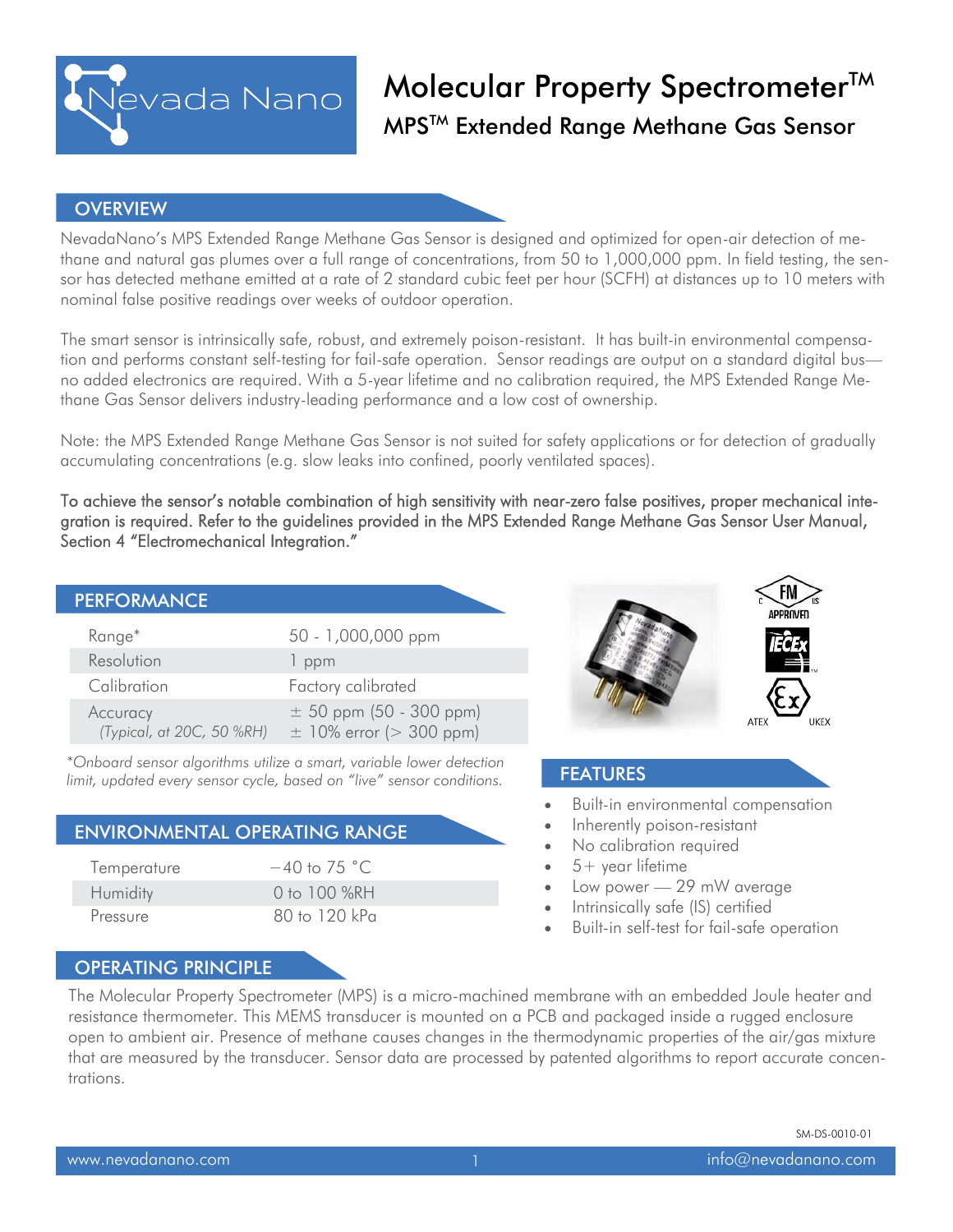

| <b>MECHANICAL</b>                                         |                                                                |                                                  |                                                                                                                                                                                                                                                                                                                                                                                           | 2X 0.4±0.2                            |
|-----------------------------------------------------------|----------------------------------------------------------------|--------------------------------------------------|-------------------------------------------------------------------------------------------------------------------------------------------------------------------------------------------------------------------------------------------------------------------------------------------------------------------------------------------------------------------------------------------|---------------------------------------|
| $16.6 \pm 0.1$<br>4.7 $\pm$ 0.5                           |                                                                | $20.0 + 0.5$                                     | 2X 5.3±0.2<br>$4.2 \pm 0.2$<br>2X 3.4±0.2<br>5X Ø 1.5±0.05<br>2X 2.5±0.2                                                                                                                                                                                                                                                                                                                  |                                       |
| <b>Dimensions</b>                                         | 16.6 mm (H) x 20.0 mm (D)                                      |                                                  |                                                                                                                                                                                                                                                                                                                                                                                           | Dimensions in mm                      |
| $8.0 \pm 0.5$ grams<br>Mass<br>Ultem PEI<br>Body material |                                                                |                                                  |                                                                                                                                                                                                                                                                                                                                                                                           |                                       |
| <b>ELECTRICAL</b>                                         |                                                                |                                                  |                                                                                                                                                                                                                                                                                                                                                                                           |                                       |
| Operating voltage                                         |                                                                | $3.3 - 5.0 \pm 5\%$ VDC                          |                                                                                                                                                                                                                                                                                                                                                                                           |                                       |
| Current consumption                                       |                                                                |                                                  | Average<br>8.9 mA                                                                                                                                                                                                                                                                                                                                                                         | <b>Operating Range</b><br>5.0-21.0 mA |
| 5-pin<br>Digital Input/Output                             | Analog out<br>TX<br>$_{\odot}^{RX}$<br><b>V+O</b><br>$\bullet$ | <b>Communication: UART</b><br>Logic level: 3.3 V | Baud rate: 38,400. 8 data, 1 stop bits. No parity<br>RX Data Input : Do not exceed 3.6 V<br>Input High Voltage $(V_H) = 2.0 V$ minimum<br>Input Low Voltage $(V_{\parallel})$ = 0.85 V maximum<br>TX Data Output: Source / Sink 4 mA maximum<br>Output High Voltage $(V_{OH}) = 2.45$ V minimum<br>Output Low Voltage $(V_{OL}) = 0.45$ V maximum<br>Analog out (not currently available) |                                       |
|                                                           |                                                                |                                                  |                                                                                                                                                                                                                                                                                                                                                                                           |                                       |

#### SELF-DIAGNOSTICS

The MPS Extended Range Methane Gas Sensor automatically performs dozens of built-in tests every 2 seconds to ensure fail-safe operation. The MPS alerts the user of any sensor failure or status alert. For additional information on how to interpret and handle detected faults, refer to the MPS Extended Range Methane Gas Sensor User Manual at:

www.nevadanano.com/downloads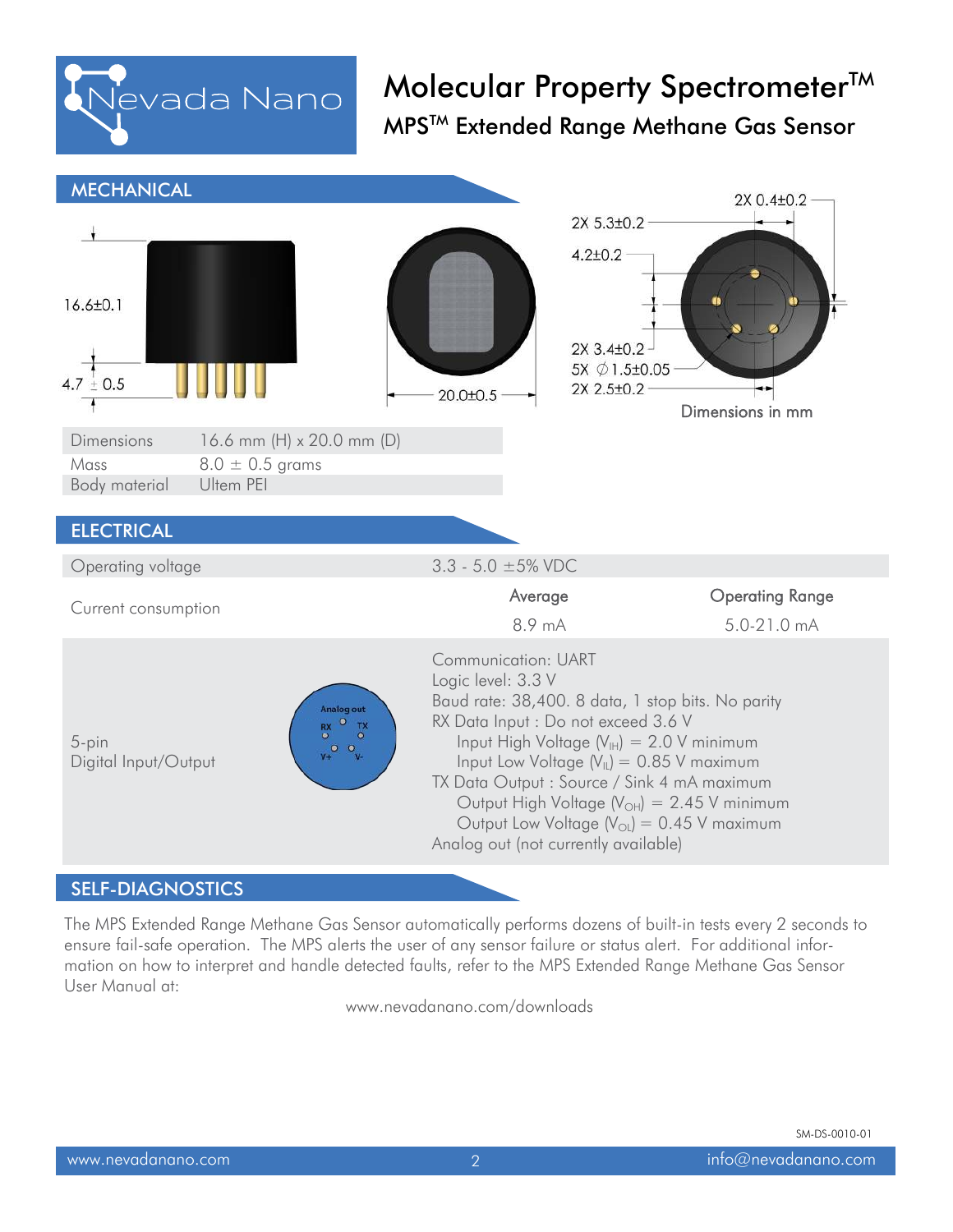

### **CERTIFICATION**

| Certification Body    |                                                     | <b>ATEX</b><br><b>UKEX</b><br>NB 2809<br>AB 1725                                    | APPROVED                                                                                                                                                                                        |                                                                                                                                                                                |
|-----------------------|-----------------------------------------------------|-------------------------------------------------------------------------------------|-------------------------------------------------------------------------------------------------------------------------------------------------------------------------------------------------|--------------------------------------------------------------------------------------------------------------------------------------------------------------------------------|
| <b>Test Standard</b>  | IEC 60079-0:2017<br>IEC 60079-11:2011               | EN 60079-0:2018<br>EN 60079-11:2012                                                 | FM 3600:2018<br>FM 3610:2018<br>ANSI/UL 913:2019                                                                                                                                                | CSA 22.2 60079-0:2019<br>CSA 22.2 60079-11:2014                                                                                                                                |
| Protection Categories | Ex ia IIC Ga<br>Ex ia IIIC Da<br>Ta = -40°C to 75°C | Ex)    1 G Ex ia IIC Ga<br>Ex)    1 D Ex ia IIIC Da<br>Ta = $-40^{\circ}$ C to 75°C | Class I, Division 1, Group<br>A,B,C,D<br>Class II and III, Division 1,<br>Group E,F,G<br>Class I, Zone 0 AEx ia IIC<br>Ga<br>Zone 20 AEx ia IIIC Da<br>Ta = -40 $^{\circ}$ C to 75 $^{\circ}$ C | Class I, Division 1, Group<br>A,B,C,D<br>Class II and III, Division 1,<br>Group E,F,G<br>Class I, Zone 0 Ex ia IIC Ga<br>Zone 20 Ex ia IIIC Da<br>Ta = $-40^{\circ}$ C to 75°C |
| Certificate           | IECEx FMG 19.0028U                                  | FM19ATEX0184U<br>FM21UKEX0159U                                                      | FM19US0145U                                                                                                                                                                                     | <b>FM19CA0077U</b>                                                                                                                                                             |

For additional information on certifications, refer to the MPS Hazardous Locations User Guide here: www.nevadanano.com/downloads

| <b>Certificates of Compliance</b>          | Specification               | <b>Test Lab/Certification Body</b> | Certificate/Report Number |
|--------------------------------------------|-----------------------------|------------------------------------|---------------------------|
| Certificate of Registration of Quality     | ISO 9001:2015               | National Standards Authority       | 19.8213                   |
| Management System                          |                             | of Ireland (NSAI)                  |                           |
| <b>IECEx Quality Assessment Report</b>     | IEC 80079-34:2018           | FM Approvals LLC                   | GB/FME/QAR19.0020/00      |
| <b>ATEX Quality Assurance Notification</b> | 2014/34/EU                  | FM Approvals LLC                   | FM19ATEXQ0200             |
| <b>UK Quality Assurance Notification</b>   | UKSI 2016:1107 (as amended) | FM Approvals LLC                   | FM21UKQAN0168             |
| RoHS (2 & 3) Compliant                     | 2011/65/EU & 2015/863       | <b>Underwriters Laboratories</b>   | CETR-NNT01.1              |
| China RoHS Compliant                       | SJT/T 11363 & 11364         | Underwriters Laboratories          | CETR-NNT01.1              |
| <b>REACH Compliant</b>                     | EC 1907/2006 (33 & 67)      | Underwriters Laboratories          | CETR-NNT01.1              |

### ADDITIONAL TEST STANDARDS

| Test                                | Specification    | <b>Summary of Test Conditions</b>                                                        |
|-------------------------------------|------------------|------------------------------------------------------------------------------------------|
| <b>High Temperature Operating</b>   | IEC 60068-2-2    | 1000 Hours @ 85°C                                                                        |
| Low Temperature Operating           | IEC 60068-2-1    | 1000 Hours @ -50°C                                                                       |
| Drop                                | IEC 60068-2-31   | 1-meter drop onto concrete                                                               |
| Shock                               | IEC 60068-2-27   | 50G peak/11ms half sine pulse, 3 axes (positive and negative pulses)                     |
| Vibration                           | IEC 60068-2-6    | 31Hz - 150 Hz (2G acceleration), 1 hour per axis, 3 axes                                 |
| Sand/Dust                           | MIL-STD-810G     | Sand: 150-600 $\mu$ m SiO <sub>2</sub> particle size, 23 m/s nom. velocity, 5 hrs @ 70°C |
|                                     | Method 510.5     | per axis, 3 axes                                                                         |
|                                     |                  | Dust: Red China Clay, 1.5 m/s nom. velocity, 6 hrs @ 70°C per axis, 3 axes               |
| Poisoning                           | NevadaNano       | 1,200 ppm-hours $H_2S$ (50 ppm for 24 hours)                                             |
|                                     |                  | 10,400 ppm-hours siloxanes (Decamethylcyclopentasiloxane)                                |
|                                     |                  | (100 ppm for 4 hours, then 1,000 ppm for 10 hours)                                       |
|                                     |                  | 0.25 ppm-hours $NO2$ (3 ppm for 5 minutes)                                               |
|                                     |                  | 0.83 ppm-hours HCN (10 ppm for 5 minutes)                                                |
|                                     |                  | 0.75 ppm-hours $SO_2$ (9 ppm for 5 minutes)                                              |
|                                     |                  | 0.17 ppm-hours $Cl_2$ (2 ppm for 5 minutes)                                              |
|                                     |                  | 4.17 ppm-hours NH <sub>3</sub> (50 ppm for 5 minutes)                                    |
| <b>EMC: Radiated Immunity</b>       | IEC/EN 61000-4-3 | 80 MHz - 2.7 GHz up to 10 V/m                                                            |
| <b>EMC: Magnetic Immunity</b>       | IEC/EN 61000-4-8 | $30$ A/m, $3$ axes                                                                       |
| <b>EMC: Electrostatic Discharge</b> | IEC/EN 61000-4-2 | Up to 4kV on ground plane; up to 8kV corona discharge                                    |

SM-DS-0010-01 The table above provides a summary of standardized tests and test conditions to which the MPS Extended Range Methane Gas Sensor has been subjected. The sensor has passed all of these tests by demonstrating normal gas detection performance both before and after each test.